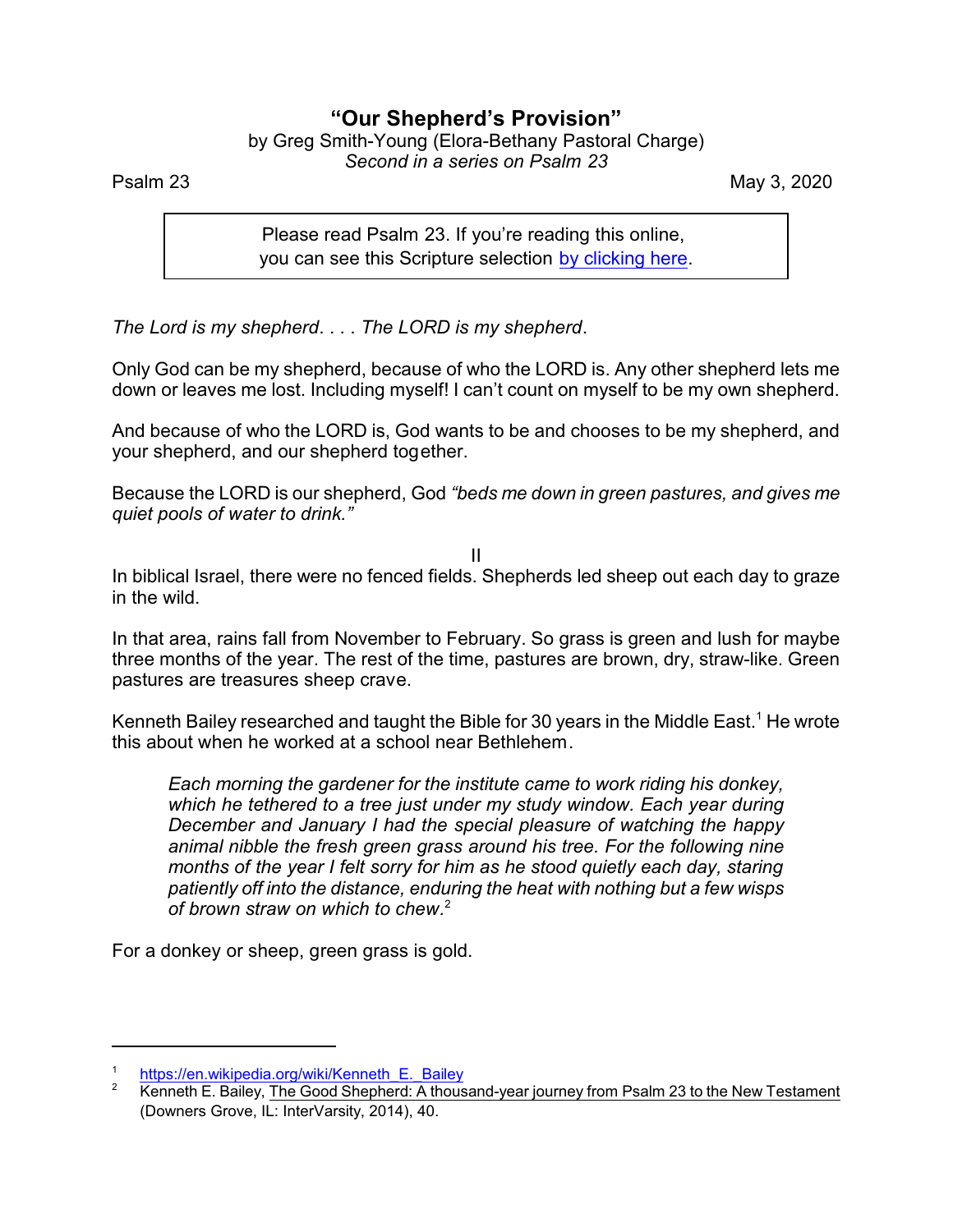III

After a delightful morning grazing in green pastures, it's time for a cool drink.

Look at this flock beside a lake. What are the sheep doing? . . . Not drinking! (As far as I can see.) The water is only a bit wavy, but that's enough to keep sheep thirsty.

Meshach Paul Kriorian was a Methodist pastor who grew up in Turkey. As a boy he herded a flock of more than a hundred sheep. He remembered this:

*Within sound and sight of water they would all begin to run toward it, showing that they were very thirsty. Yet, at their arrival, as I watched them, only a few would be drinking, while the others were all walking along the edge of the water . . . [and continued passing each other up and down the stream] until every last one of them had found a quiet little pool between stones showing up above the ripples. . . . No turbid streams or ruffled rivulets will tempt them. . . . They wanted waters that moved quietly.*<sup>3</sup>

Sheep won't drink from a flowing stream or wavy lake. They need "still waters."

IV

So sheep need their good shepherd.

The shepherd leads them, looking for natural pools.<sup>4</sup> If there is a stream, the shepherd might dig out a pool to collect water. If the source is a well or cistern, the shepherd will need to dig a trough, draw water and fill it. $5$ 

The sheep drink. Then they can lie down.

The phrase *"makes me to lie down in green pastures"* might be a bit misleading. This is not about forcing a sheep to do anything. Maybe *"makes me want to lie down"* is better, or *"settles me down."<sup>6</sup>* Sheep lie down when they've eaten well, have drunk their fill, and are not feeling threatened or disturbed.<sup>7</sup>

Kenneth Bailey tells of hiking on Jabbal Sannin, an 8500 foot mountain that rises over Beirut. Near the top, he met a shepherd with his large flock! The fellow *"described to me in fascinating detail the various options and the numerous decisions he was obliged to make each day as he sought forage and water for his more than one hundred sheep."*<sup>8</sup>

 $3$  Quoted in Bailey, 43.

Bailey has observed that in some places the shepherd drives the sheep with a stick, but in Israel a different approach is used. Bailey, 41.

 $5$  Bailey, 42.

<sup>6</sup> "Settles me down" is the phrase used in a  $17<sup>th</sup>$  Arabic translation, cited in Bailey, 33.

 $7$  Bailey, 40.

<sup>8</sup> Ibid, 40f.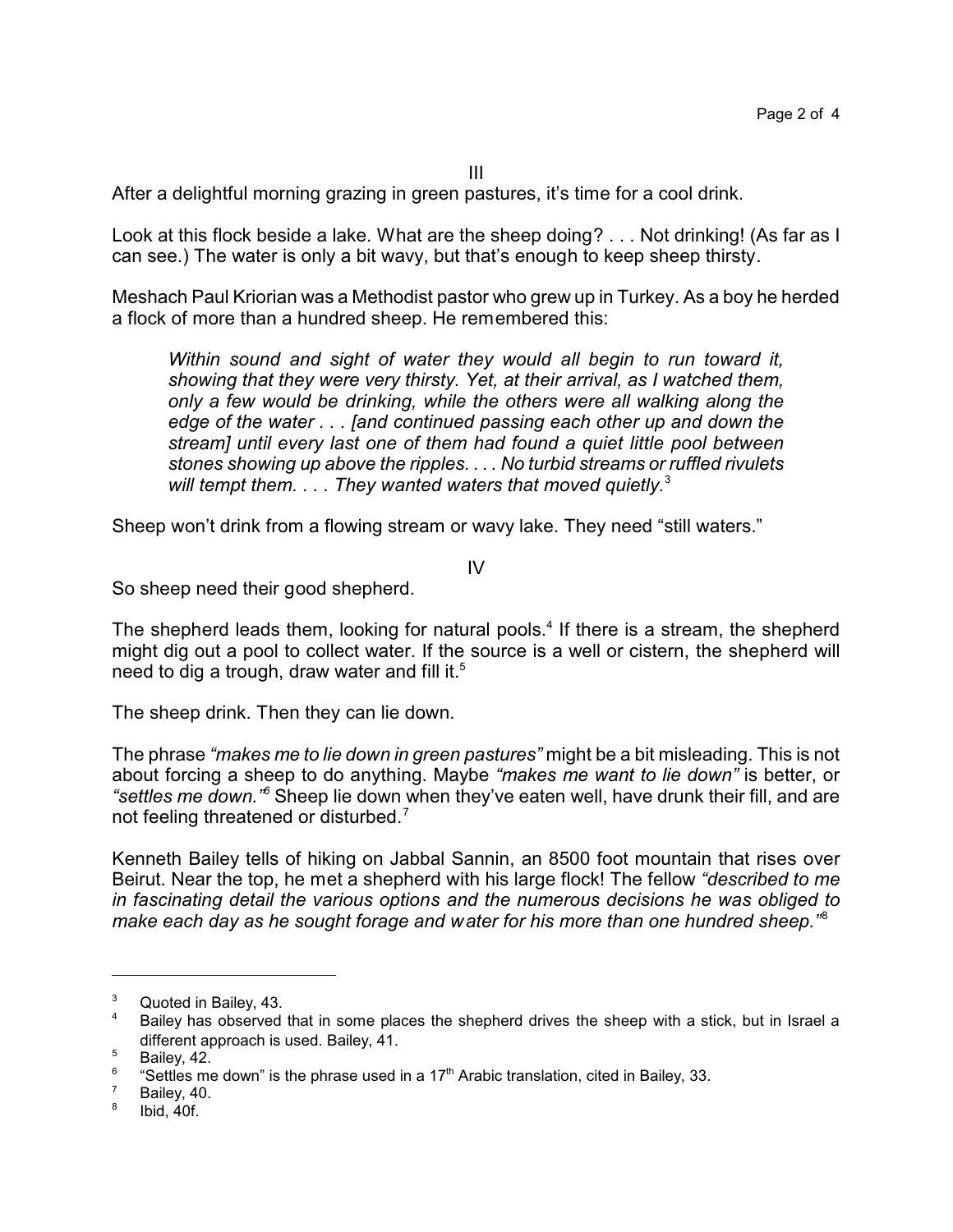This line about "green pastures" and "still waters" gives us a picture of the good shepherd:

- who cares deeply for the sheep;
- who knows what the sheep need to flourish and delight;
- who makes the right decisions to find what they enjoy (like green pastures) and how to create it (like still waters);
- who brings the sheep where they need to be.

The sheep can then rest, fed and filled, free from fear, content and well.

 $\vee$ How is it this resting content and well thing working for you?

This is hard stuff we are going through. Someone said to Barb, "We are not made to live this way." They're right! The good price we are paying to fight this pandemic is costly. For many of us, the cost of this is real and directly-felt. For others, it's the slow drip-drip-drip of tough news, and frayed nerves, and simmering tension, with no idea how long this will go.

You don't have to put on a positive face about this. The grass is dry, and the waters rushing by.

Samantha Beach is a writer and performer in Austin, Texas. She gave me permission to share this with you, called *Psalm 23 & Me.<sup>9</sup>* As you'll see, it's her holding up sings with words on them. Because some of you are listening by phone, and so cannot see the words, Barb and I will say them. Barb's reading the Psalm's words, and I'm reading Samantha's thoughts.

> If you can, please take a moment to watch Samantha's video here [www.youtube.com/watch?v=doh379tdawQ](http://www.youtube.com/watch?v=doh379tdawQ)

<sup>9</sup> *Psalm 23 & Me* Created by Samantha Beach Kiley for Austin New Church. Music by Caleb J. Murphy. Used with permission. [www.youtube.com/watch?v=doh379tdawQ](https://www.youtube.com/watch?v=doh379tdawQ). Find out more about Samantha and her work here: [www.samanthabeach.work]((https://www.samanthabeach.work).